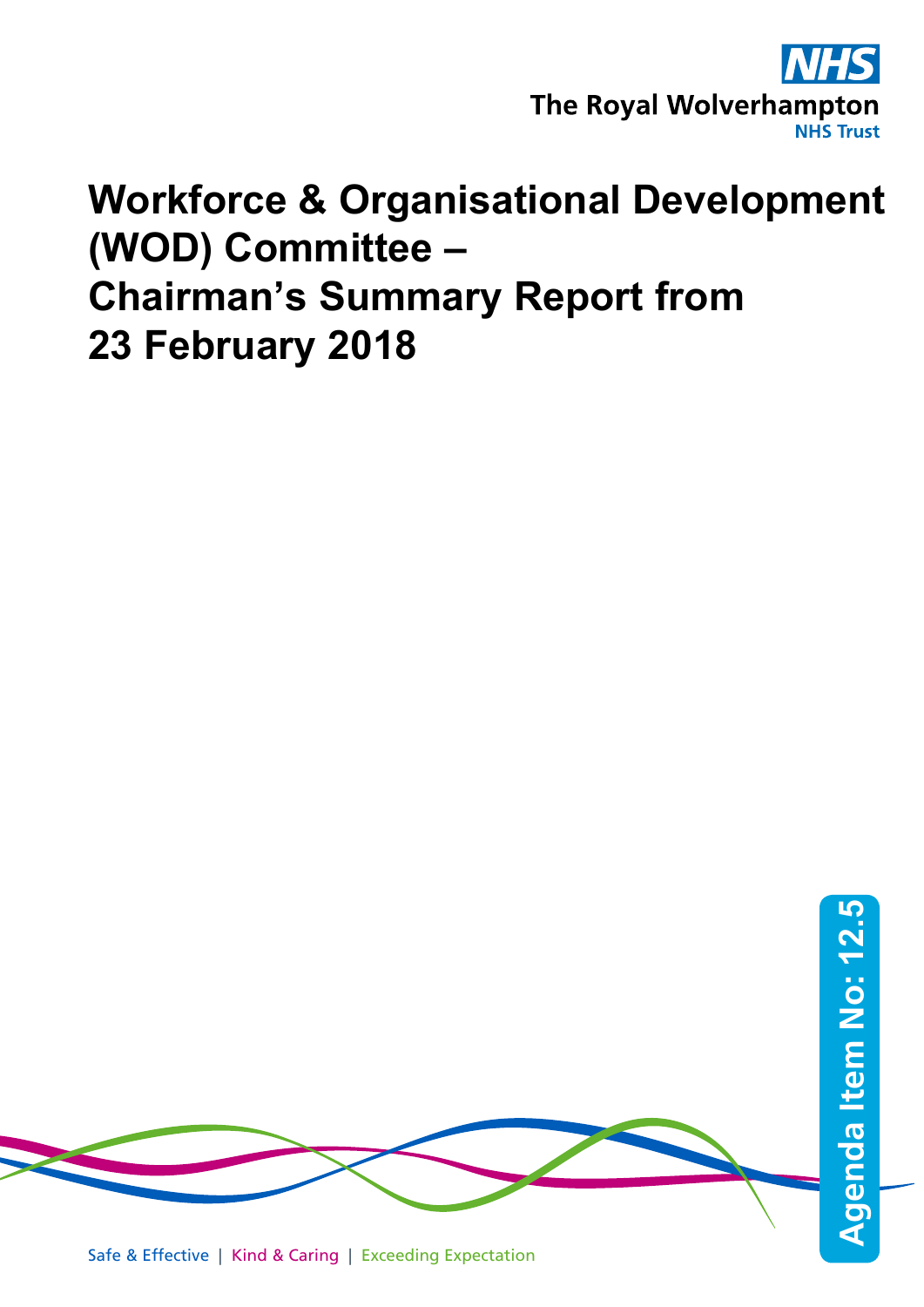The Royal Wolverhampton MHS

**NHS Trust** 

| 26 Mar 2018<br>Workforce & Organisational Development (WOD) Committee - Chairman's Summary<br>Report from 23 Feb 2018<br>This report provided a chairman's summary of WOD and the key areas of discussion<br>covered are as follows:<br>Mandatory training compliance<br>Certificate of Sponsorship<br>$\bullet$<br><b>Draft Education &amp; Training Strategy</b><br>٠<br>Apprentice Plan<br>$\bullet$<br>Workforce performance data<br>$\bullet$<br>Equalities & WRES<br>$\bullet$<br><b>Study Leave Audit</b> |  |  |  |
|------------------------------------------------------------------------------------------------------------------------------------------------------------------------------------------------------------------------------------------------------------------------------------------------------------------------------------------------------------------------------------------------------------------------------------------------------------------------------------------------------------------|--|--|--|
|                                                                                                                                                                                                                                                                                                                                                                                                                                                                                                                  |  |  |  |
|                                                                                                                                                                                                                                                                                                                                                                                                                                                                                                                  |  |  |  |
| <b>Workforce Risks</b>                                                                                                                                                                                                                                                                                                                                                                                                                                                                                           |  |  |  |
| Receive and note                                                                                                                                                                                                                                                                                                                                                                                                                                                                                                 |  |  |  |
|                                                                                                                                                                                                                                                                                                                                                                                                                                                                                                                  |  |  |  |
| Report on the development and operation of the recently convened Committee.                                                                                                                                                                                                                                                                                                                                                                                                                                      |  |  |  |
| Alan Duffell - Director of Workforce<br>Junior Hemans - Committee Chair                                                                                                                                                                                                                                                                                                                                                                                                                                          |  |  |  |
| 4. Attract, retain and develop our staff, and improve employee engagement<br>6. Be in the top 25% of all key performance indicators                                                                                                                                                                                                                                                                                                                                                                              |  |  |  |
| N/A                                                                                                                                                                                                                                                                                                                                                                                                                                                                                                              |  |  |  |
| Well-led: the leadership, management and governance of the organisation make sure it's providing<br>high-quality care that's based around individual needs, that it encourages learning and innovation, and<br>that it promotes an open and fair culture.                                                                                                                                                                                                                                                        |  |  |  |
| WRES included within the summary report                                                                                                                                                                                                                                                                                                                                                                                                                                                                          |  |  |  |
| SR <sub>1</sub>                                                                                                                                                                                                                                                                                                                                                                                                                                                                                                  |  |  |  |
| No change                                                                                                                                                                                                                                                                                                                                                                                                                                                                                                        |  |  |  |
| Public                                                                                                                                                                                                                                                                                                                                                                                                                                                                                                           |  |  |  |
| <b>Board Committee</b>                                                                                                                                                                                                                                                                                                                                                                                                                                                                                           |  |  |  |
|                                                                                                                                                                                                                                                                                                                                                                                                                                                                                                                  |  |  |  |
| N/A                                                                                                                                                                                                                                                                                                                                                                                                                                                                                                              |  |  |  |
| In determining this matter, the Board should have regard to the Core<br>principles contained in the Constitution of:<br>Equality of treatment and access to services<br>High standards of excellence and professionalism<br>Service user preferences<br>Cross community working<br>$\bullet$<br><b>Best Value</b><br>Accountability through local influence and scrutiny                                                                                                                                         |  |  |  |
|                                                                                                                                                                                                                                                                                                                                                                                                                                                                                                                  |  |  |  |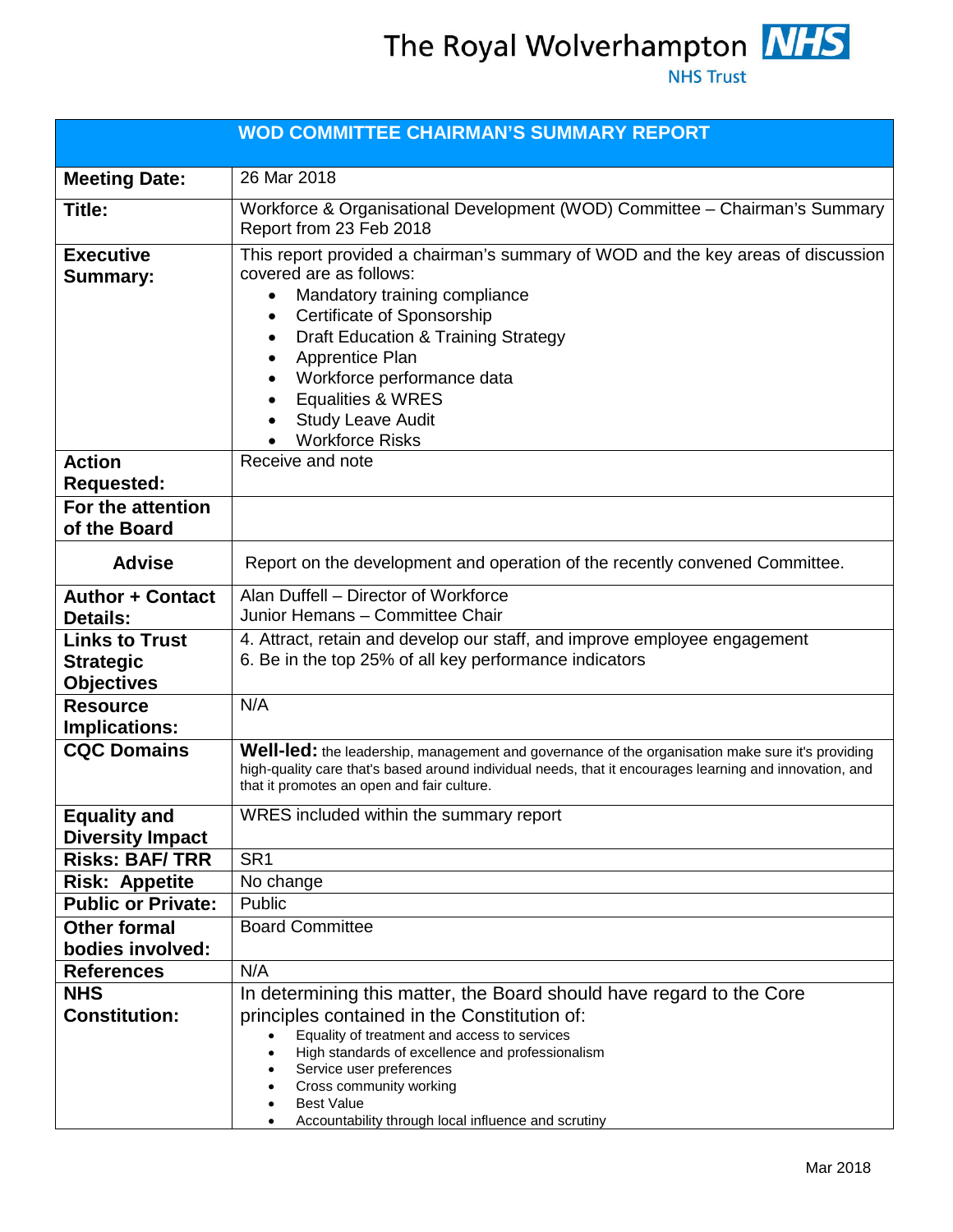

## **Workforce & OD Committee – 23 Feb 2018 Summary Report**

| <b>Assurance level</b> | Color to use in 'Assurance level*' column below                                                                                                                                                                                           |
|------------------------|-------------------------------------------------------------------------------------------------------------------------------------------------------------------------------------------------------------------------------------------|
| Not assured            | Red - there are significant gaps in assurance and we are not assured as to the<br>adequacy of current action plans<br>If red, commentary is needed in "Next Actions" to indicate what further is steps<br>are required to address the gap |
| Partially assured      | Amber - there are gaps in assurance but we are assured appropriate action<br>plans are in place to address these                                                                                                                          |
| Assured                | Green - there are no gaps in assurance                                                                                                                                                                                                    |

| <b>Key issue</b>                              | <b>Assurance</b><br>level* | <b>Committee update</b>                                                                                                                                                                                                                                                                                                    | <b>Next action(s)</b>                                                                                                                                                                                                                      | <b>Timescale</b>     |
|-----------------------------------------------|----------------------------|----------------------------------------------------------------------------------------------------------------------------------------------------------------------------------------------------------------------------------------------------------------------------------------------------------------------------|--------------------------------------------------------------------------------------------------------------------------------------------------------------------------------------------------------------------------------------------|----------------------|
| training<br>Mandatory<br>compliance           | <b>Red</b>                 | The committee noted<br>that progress was being<br>made with a number of<br>actions and it had been<br>confirmed that sufficient<br>capacity was being made<br>available to meet the<br>organisational demand.<br>As such, it was agreed<br>that this continues to be<br>a priority area of focus at<br>a divisional level. | It was agreed that<br>compliance would<br>remain under regular<br>review                                                                                                                                                                   | Apr 2018             |
| Certificate of<br>Sponsorship                 | <b>Amber</b>               | It was reported that the<br>Trust had struggled to<br>obtain the number of<br>COS licenses that had<br>been requested, which in<br>turn was having an<br>impact on the clinical<br>fellows programme.<br>However, this issue is a<br>national issue and not<br>restricted to RWT.                                          | The committee<br>recommended that this<br>issue is included as<br>part of the workforce<br>risk, SR1.<br>It was also agreed,<br>where appropriate to<br>front load overseas<br>recruitment to the first<br>two quarters of the<br>18/19 FY | Apr 2018<br>Oct 2018 |
| Draft Education &<br><b>Training Strategy</b> | Green                      | The committee reviewed<br>and supported the<br>revised strategy, with<br>only a few minor<br>changes.                                                                                                                                                                                                                      | It was decided to<br>incorporate greater<br>clarity in its funding<br>requirements and<br>performance metrics to<br>be included.                                                                                                           | Apr 2018             |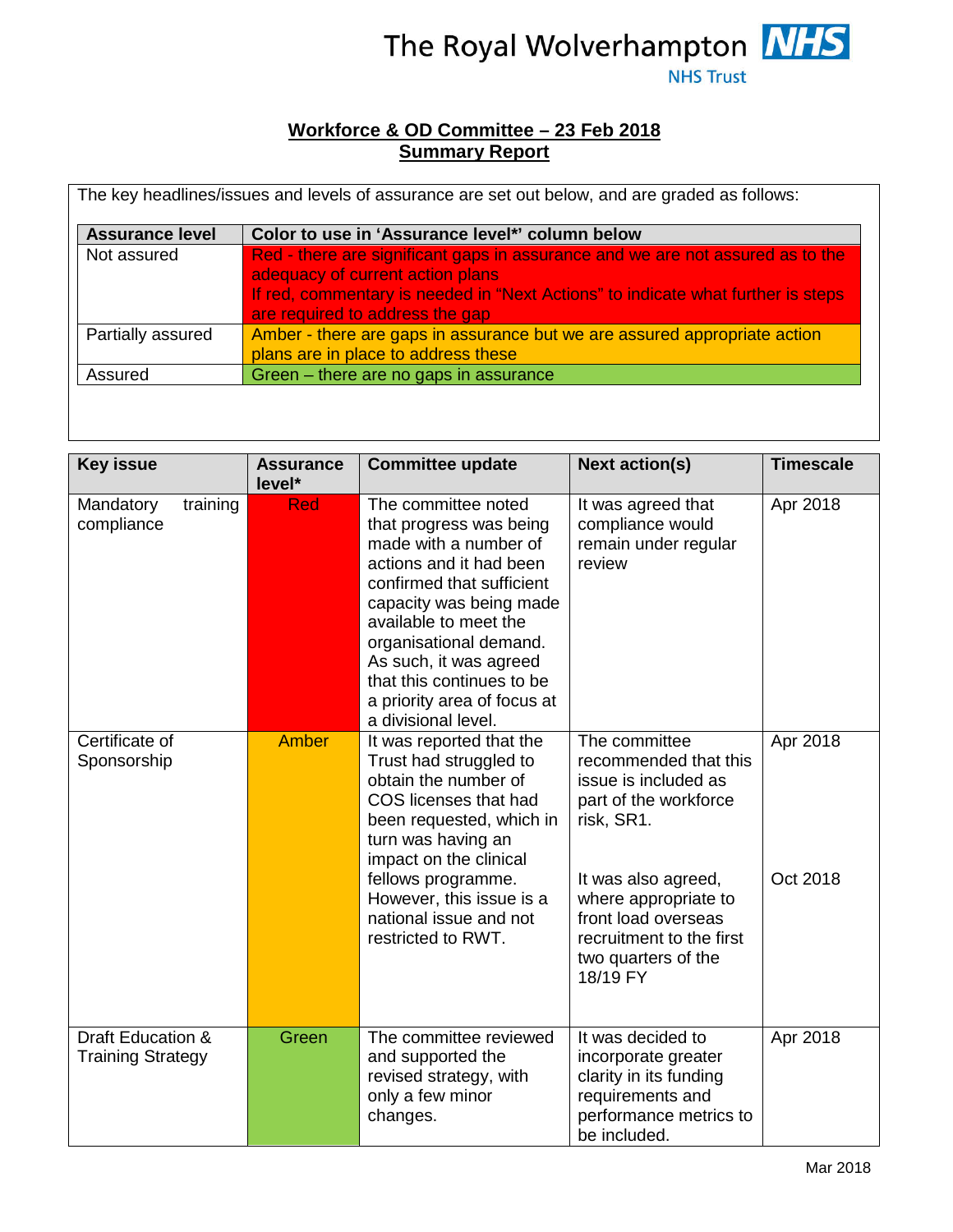

The Royal Wolverhampton MHS

**NHS Trust** 

| <b>Key issue</b>                  | <b>Assurance</b><br>level* | <b>Committee update</b>                                                                                                                                                                                                                                                                                                                                                                      | <b>Next action(s)</b>                                                                                                             | <b>Timescale</b>      |
|-----------------------------------|----------------------------|----------------------------------------------------------------------------------------------------------------------------------------------------------------------------------------------------------------------------------------------------------------------------------------------------------------------------------------------------------------------------------------------|-----------------------------------------------------------------------------------------------------------------------------------|-----------------------|
| Strategic Plan for<br>Apprentices | Green                      | The draft plan was<br>reviewed and committee<br>supported the need for a<br>more strategic approach<br>in how we focus on the<br>apprentice agenda within<br>the Trust.                                                                                                                                                                                                                      |                                                                                                                                   |                       |
| Workforce<br>Performance Data     | <b>Amber</b>               | The committee reviewed<br>in detail the performance<br>metrics and noted that<br>sickness absence had<br>seen a rise, although the<br>majority of sickness                                                                                                                                                                                                                                   | Review of end of year<br>sickness absence<br>position along with<br>additional potential<br>actions.                              | May 2018              |
|                                   |                            | absence was 'long term'.                                                                                                                                                                                                                                                                                                                                                                     | <b>Review current</b><br>performance target for<br>sickness absence                                                               | Apr 2018              |
|                                   |                            | There was a significant<br>discussion is relation to<br>measuring workforce<br>productivity and the<br>committee highlighted<br>that the needs to be an<br>increased focus on<br>further expansion of e-<br>roster system, along with<br>consideration for<br>implementing electronic<br>tools for job planning, all<br>of which were currently<br>under review.                             | Develop business<br>cases for the potential<br>expansion of electronic<br>tools for monitoring/<br>understanding<br>productivity. | May 2018              |
| <b>Equalities &amp; WRES</b>      | Amber                      | The equalities actions<br>and the WRES data were<br>reviewed and the<br>committee noted that<br><b>BAME</b> staff were 1.9<br>times more likely to go<br>through a disciplinary<br>process and that this was<br>also higher than in some<br>other NHS Trusts. The<br>committee supported the<br>cultural ambassador<br>approach that the Trust<br>is progressing to try and<br>address this. | The committee<br>requested a progress<br>update on the<br>implementation of the<br>cultural ambassador<br>project.                | Jun $20\overline{18}$ |